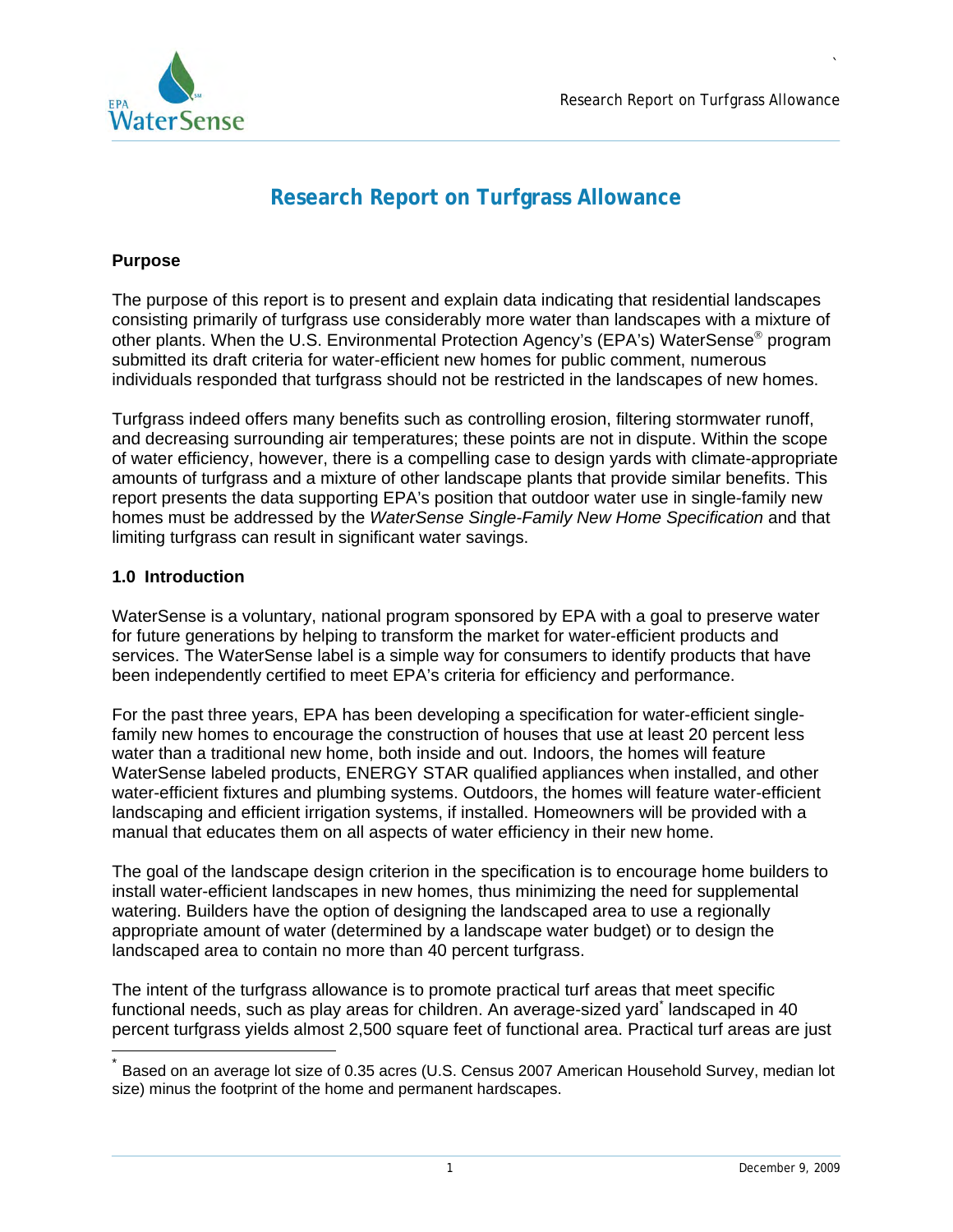

one component of Xeriscape<sup>\*\*</sup>, a seven-step approach for making a landscape more waterefficient. Xeriscaping is a common practice throughout the United States, with programs existing in more than 40 states.<sup>1</sup> Through the *WaterSense Single-Family New Home Specification* and the *Resource Manual for Building WaterSense Labeled New Homes*, WaterSense promotes all aspects of Xeriscaping, including planning and design, soil analysis, appropriate plant selection, practical turf areas, efficient irrigation, use of mulches, and appropriate maintenance.

# **2.0 Outdoor Water Use**

WaterSense has addressed outdoor water usage in the specification because a large portion of publically-supplied water used in homes is applied outdoors. On average, single-family homes in this country use 30 percent of their household water outdoors<sup>2</sup>; however, in many areas of the country, outdoor water use ranges from 50 to 70 percent.<sup>3</sup> For example, 60 percent of residential water is used outdoors in Phoenix, Arizona,<sup>4</sup> and 70 percent of residential water is used outdoors in Las Vegas, Nevada.<sup>5</sup>

Examining outdoor water use and finding ways to be more efficient is important because our demand as a nation is growing faster than our water resources can manage. Between 1950 and 2000, the U.S. population increased nearly 90 percent, while the amount of water used from the public supply increased by 208 percent.<sup>6</sup> For example, in 1965, average daily water use in Georgia was 50 gallons per person. In 2000, the per capita use had risen to approximately 200 gallons per day, a large portion of which was used outdoors.<sup>7</sup>

Once considered a problem only in desert regions, water supply issues have become more common nationwide in less drought-prone regions such as Georgia<sup>8</sup> and the Northeast.<sup>9</sup> Even under non-drought conditions, at least 36 states have predicted water shortages by 2013.<sup>10</sup>

Not only does outdoor water use comprise a significant portion of residential use, it stresses existing water supplies by contributing to peak demand during summer months.<sup>11</sup> During these hot, dry times, utilities must increase capacity to meet residential landscape irrigation requirements, sometimes as much as three to four times the amount used during winter months.12 For example, rain rarely falls in Austin, Texas, during July and August; as a result, the city's overall water use increases by nearly 100 percent compared to winter use.<sup>13</sup> Even in temperate regions of the country, peak demand occurs during spring and summer months. A study in a region east of the Mississippi River demonstrated that water use increased by one third during the spring to fall growing season.<sup>14</sup>

# **3.0 Landscape Design Impacts on Water Use**

Research suggests that turfgrass receives the highest percentage of the residential irrigation water in traditional landscaping. Several studies indicate that commonly used varieties of turfgrass require more water than many commonly used landscape plants. In addition, homeowners tend to overwater turfgrass. As a result, landscapes with large expanses of turfgrass generally use more water than those planted with a mixture of other plants such as groundcover, shrubs, and trees.

Term coined by Nancy Leavitt of Denver Water in the early 1980s (Sovocool and Rosales)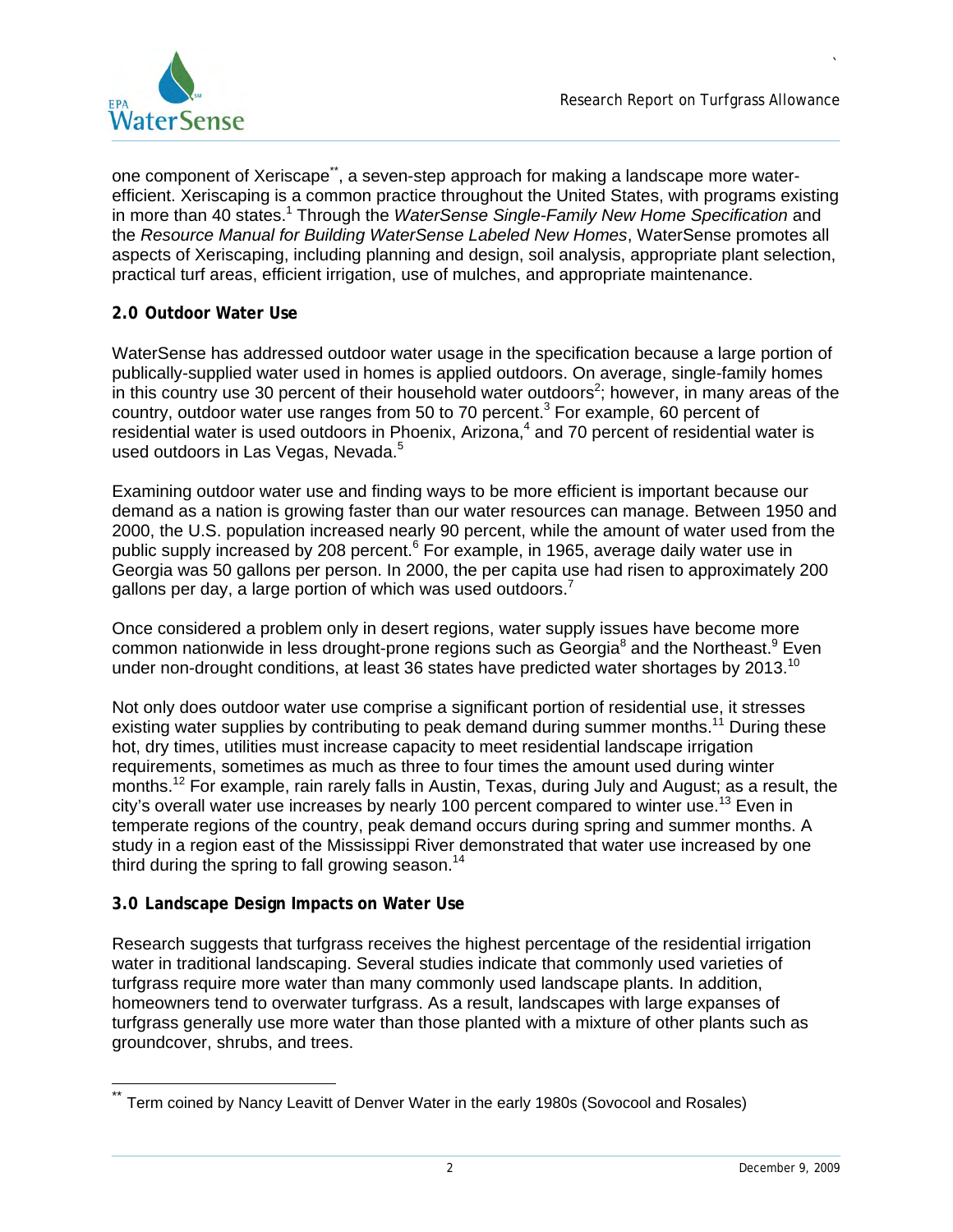<span id="page-2-0"></span>

#### a. Water Use on Turfgrass-Dominated Landscapes

Many research studies show that turfgrass-dominated landscapes, typical of residential yards in the United States, use more water than those with a mix of regionally appropriate plants such as groundcover, shrubs, and trees. While many of these studies were conducted in the western United States due to the serious water supply issues facing those regions, water savings from switching to regionally appropriate landscapes are still expected elsewhere in the country.

In Marin, California, a study of 548 dwelling units found a strong correlation between the perimeter of turf and water use. Researchers developed a multiple regression model of water applied to the landscape compared to the turf perimeter, turf area, and total landscape area. Results showed a very strong correlation ( $R^2$  = 0.91), with turf perimeter identified as the dominant independent variable. When comparing turf-dominated landscapes to those dominated by water-conserving tree, plant, and shrub varieties, the researchers found that the turf-dominated landscapes used 54 percent more water than the mixed landscapes.<sup>15</sup>

A study of 27 residential sites in Las Vegas monitored the water use of mixed landscapes (ranging in percentages of turfgrass area) to quantify savings from newly installed satellite irrigation controllers. The researchers conducted an analysis on turfgrass area and water use. Results showed that 81 percent of the variation in total outdoor water use was described by the total turfgrass area at each site. Based on this finding, the author noted that turf limitations in an arid environment may have merit if the variety being limited is tall fescue.<sup>16</sup>

The Irvine Ranch Water District in Orange County, California, conducted an analysis of irrigation water use for different villages in the City of Irvine. A comparison of acre-feet per acre of water consumption on irrigated areas indicated that plant material, or type of plant, has an impact on water use. One village that consisted of homes landscaped mainly with California native plants used 1.39 acre-feet of water per acre (54 percent) less than another village that consisted of homes with nearly 100 percent turfgrass landscapes.<sup>17</sup>

The Southern Nevada Water Authority conducted a five-year Xeriscape study comparing landscape water use before and after converting turfgrass to water-efficient landscaping. Per unit area, the water-efficient landscaping used 76 percent less water (55.8 gallons per square feet) than turfgrass. $18$ 

Likewise, an estimate from Arizona stated that a 3,000-square-meter turfgrass lawn in the state uses 9,000 to 15,000 gallons of water per month, whereas the same area covered with plants, shrubs, and trees uses only 800 to 1,300 gallons per month.<sup>19</sup>

#### b. Turfgrass Water Requirements

Scientists have studied turfgrass water use for many varieties commonly planted in the United States. These varieties are categorized as either cool season or warm season turfgrasses, based on ideal growing conditions such as soil temperatures.<sup>20</sup> Common cool season turfgrasses include tall fescue and Kentucky bluegrass and grow best at soil temperatures between 16 and 24° Celsius (C), commonly in northern or humid regions. Common warm season turfgrasses include bermudagrass and St. Augustinegrass, which grow best in soil temperatures between 27 and 35 $^{\circ}$  C, commonly in southern or arid regions.<sup>21</sup>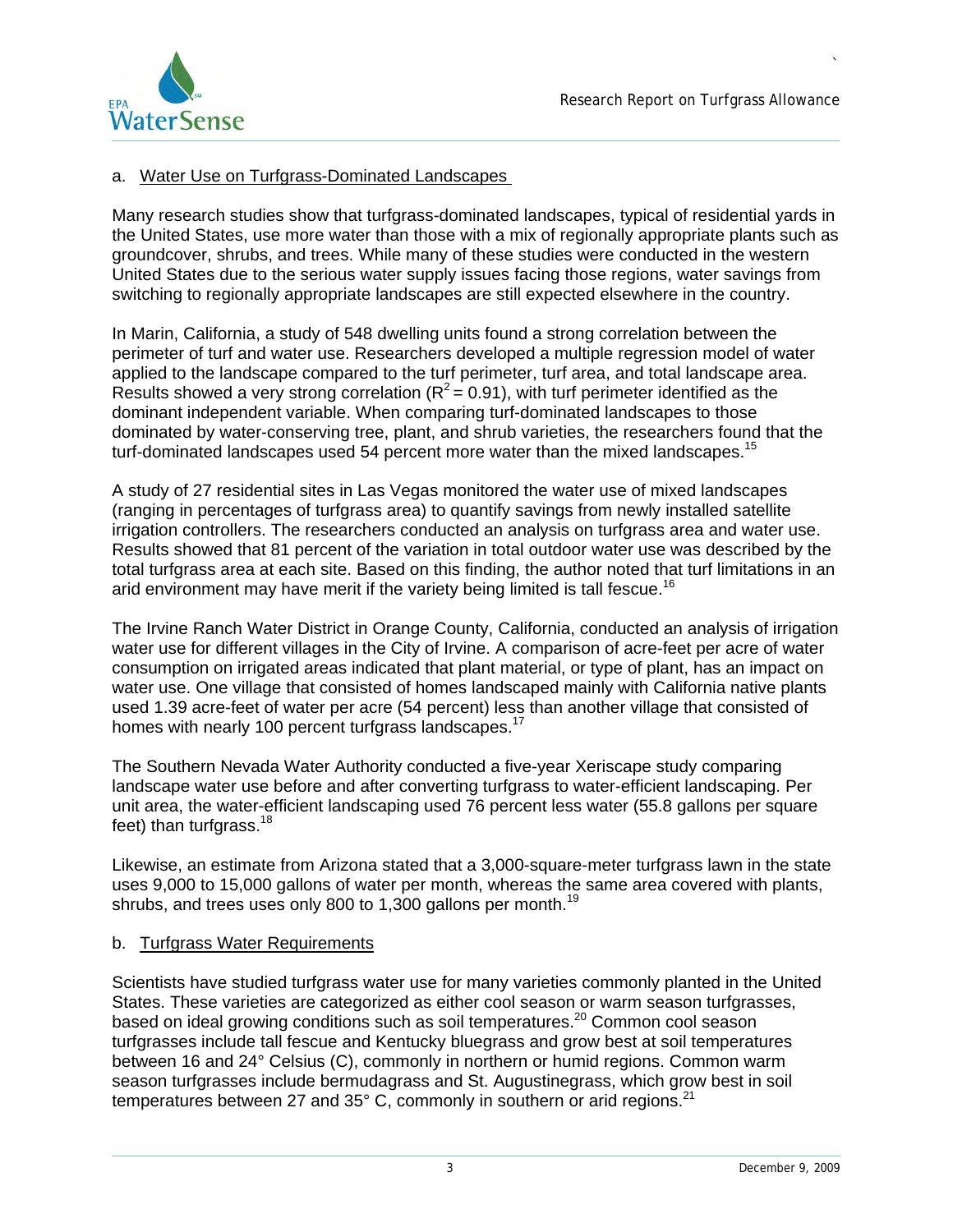

Plant water use is commonly explained in terms of a reference evapotranspiration ( $ET<sub>o</sub>$ ) and crop coefficients. Evapotranspiration (ET) is by definition "the loss of water from a vegetated surface through the combined processes of soil evaporation and plant transpiration." Reference evapotranspiration refers to the ET from a 3- to 6-inch-tall cool season grass that completely covers the ground and is supplied with adequate water. Crop coefficients are adjustments made to  $ET_0$  regarding specific plant water requirements.<sup>22</sup>

Kneebone et al.<sup>23</sup> stated that cool season turfgrasses use approximately 80 to 100 percent of ET<sub>o</sub>, whereas warm season varieties typically use 80 to 90 percent of  $ET_0$ <sup>24</sup> A previous study<sup>25</sup> stated that the appropriate mid-season crop coefficient for bermudagrass ranges from 0.6 to 0.8 and should be applicable to other warm season grasses, including Zoyia and St. Augustinegrass. It was noted that water applied under 60 percent of  $ET_0$  may result in unhealthy turfgrass. Specific evapotranspiration rates for a variety of turfgrass species can be located in Table 5.2 of *Water Quality and Quantity Issues for Turfgrasses in Urban Landscapes*. 26

While studies to quantify the water use of trees and shrubs are much less extensive  $27$ , limited research indicates that landscapes planted with a mixture of shrubs and trees generally results in lower water use than those dominated by common turfgrass species such as Kentucky bluegrass or tall fescue. Kjelgren et al.<sup>28</sup> explained that the limited studies that do exist on water loss rates for temperate-climate woody species vary widely with both plant and environmental factors<sup>29</sup> but that generally, water-loss rates are lower than those for turfgrass. Research on California landscape plants is more extensive than in most other regions of the country and shows that water requirements for vegetation commonly found throughout the state range from 100 percent of  $ET<sub>0</sub>$  for cool season grasses to 70 percent of  $ET<sub>0</sub>$  for warm season grasses, 50 percent of  $ET_0$  or less for groundcover, and 20 percent of  $ET_0$  for shrubs and trees.<sup>30</sup>

Additionally, research suggests that groundcover, shrubs, and trees can maintain an acceptable appearance at lower levels of water application than many common turfgrasses. For example, studies of groundcover in Colorado and California showed that several species performed acceptably well when water was applied at 20 percent or 50 percent of  $\mathsf{ET_0}.^{31}$  Similarly, a study examining the appearance of transplanted young oaks in San Francisco showed that various water applications (0, 25, or 50 percent of  $ET<sub>O</sub>$ ) had no affect on their growth after the one-year establishment period.<sup>32</sup> Another study in Southern California examined six of the most common groundcover species to determine the minimum amount of irrigation required to maintain the species. With proper irrigation and soil maintenance the species were consistently maintained with an acceptable appearance at 33 percent of  $ET_0$ <sup>33</sup> In Colorado, a research study examined the water use of 15 commonly planted shrubs and compared water use to a typical Kentucky bluegrass lawn. The average crop coefficient for the landscapes plants was 0.56. The study stated that a typical bluegrass lawn receiving traditional management practices of watering, mowing, and fertilizing would have a crop coefficient of 0.81. The researcher noted a rule of thumb—"a typical bed of landscape plants will require about two-thirds the amount of water as a Kentucky bluegrass lawn."34 Research from California agrees with the Colorado study demonstrating that a typical California lawn of cool season turfgrass can require several times more water than one consisting of native plants.<sup>35</sup>

The non-uniformity of landscape plantings also plays a role in the water use of mixed-plant landscapes versus turfgrass. Kjelgren et al.<sup>36</sup> stated that uniform turfgrasses can be considered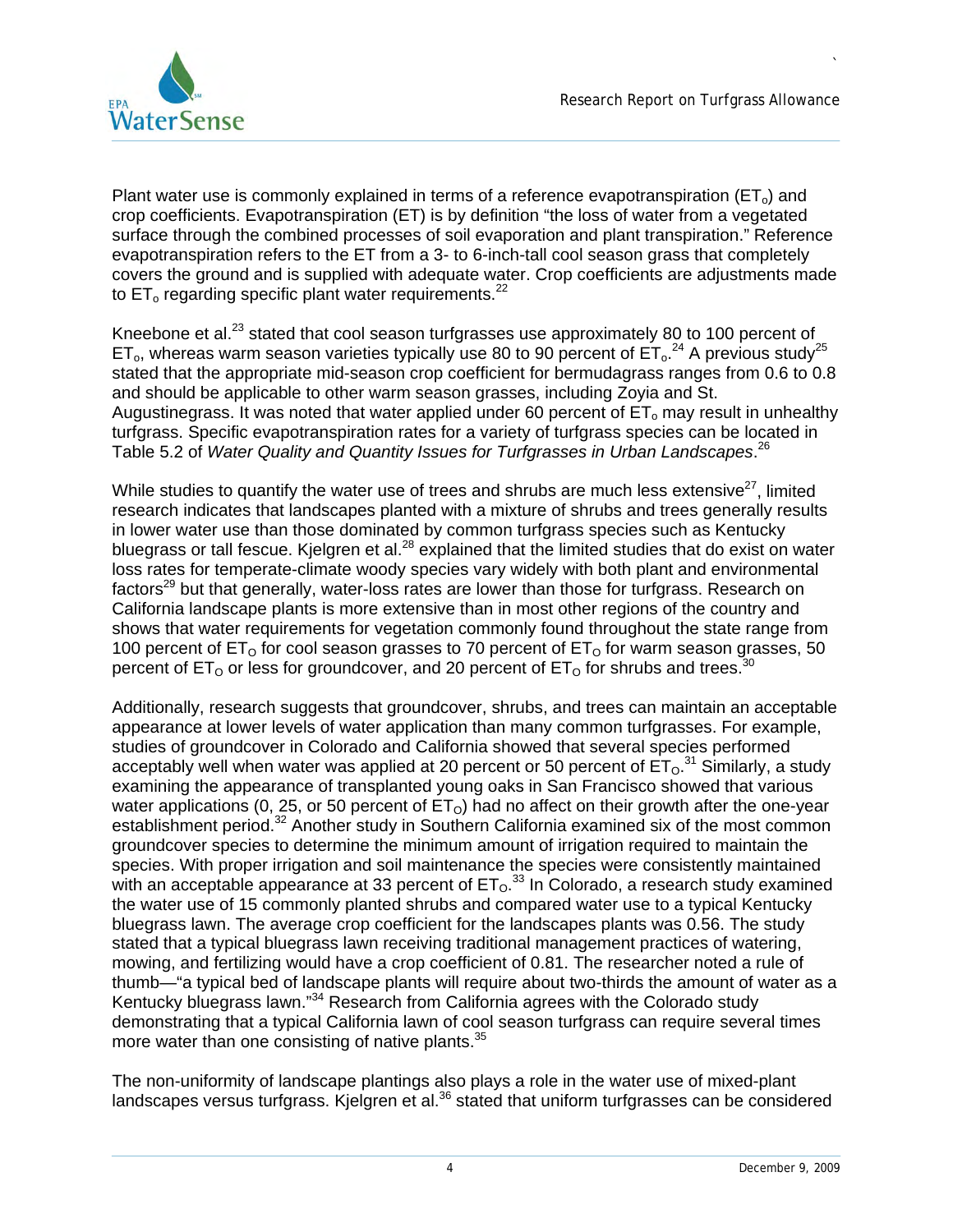

a benchmark for high water use because of their need for a uniform appearance, as opposed to the non-uniformity of woody and perennial plants. He noted that trees, shrubs, and perennials generally tolerate drought more effectively than turfgrass and maintain an acceptable appearance under water stress, as opposed to turfgrasses, which go dormant. Kjelgren explained that reducing the amount of irrigation water applied to meet plant uniformity needs can moderate irrigation demand, but emphasizes that precision-irrigated turf landscapes still consume large amounts of water.

## c. Watering Habits on Turfgrass-Dominated Landscapes

While southern and arid regions of the United States have suitable climates for warm season turfgrass, it is common to see plantings of cool season varieties. Unfortunately, this leads to water requirements that are unsustainable for these regions. In addition, homeowners tend to overwater turfgrasses, often by overwatering the entire lawn to avoid a few dry spots. Overwatering can cause numerous problems for turfgrass health, including a shallow root system; increased disease, weeds, or insect infestation; reduced drought tolerance; increased thatch and excessive growth; and reduced tolerance to other stresses such as shade and soil problems.<sup>37</sup>

Homeowners also prefer to keep yards lush and green, even during the winter months. Many turfgrass varieties can go dormant during certain parts of the year and will turn brown, but are still healthy and will naturally return to a green color when the season changes. Unfortunately, homeowners commonly water throughout the winter to keep their lawns green. To address this issue, many utilities are developing educational campaigns to promote turfgrass dormancy and discourage watering during dormant periods.

#### **4.0 Other Programs**

The turfgrass allowance option in the WaterSense specification is consistent with other national and regional green building programs and local water-efficiency programs. Nationally, the U.S. Green Building Council's Leadership in Energy and Environmental Design (LEED®) for Homes program awards points for the reduction of conventional turfgrass in the landscape. Similarly, the National Association on Homes Builders' National Green Building Standard and Green Building Guidelines award points for limited turfgrass. Additionally, the Sustainable Sites Initiative recommends the use low-water-demand vegetation and notes that if turfgrass is installed, it should be regionally appropriate and minimize post-establishment requirements for irrigation

At the regional level, various green building programs around the country address turfgrass installation in new homes. Build It Green California requires that all installed turf has a water requirement lower than that of tall fescue. In addition, it awards points for limiting turfgrass to 33 percent of the landscape and additional points for limiting turfgrass to 10 percent of the landscape. East Bay Municipal Utility District's WaterSmart program, also in California, limits turf areas to no more than 25 percent of the total irrigated area. In Colorado, Built Green requires the landscape design to follow the Xeriscape principle of practical turf areas. In the Las Vegas metropolitan area, Southern Nevada Water Authority's WaterSmart Home program excludes the use of turfgrass in the front yard and limits the use of turfgrass in the back yard to 50 percent of the landscapable area, not to exceed 1,000 square feet.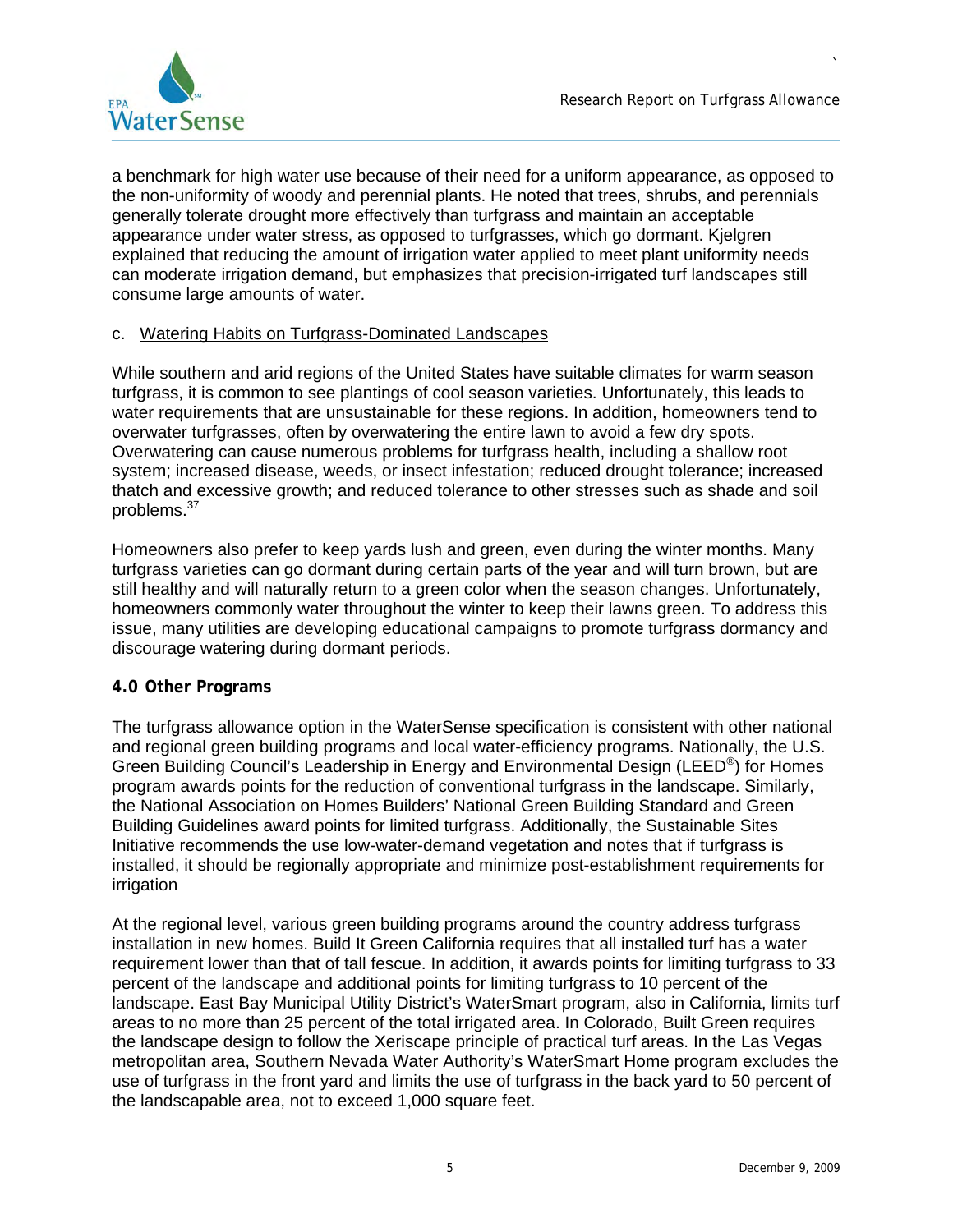

Some cities across the country have also begun to limit the amount of turfgrass installed in new homes. For example, in 2002, El Paso, Texas amended its municipal code to restrict turf areas to 50 percent or less of the total outdoor landscaped area.<sup>38</sup> Other utilities and cities are providing incentives to reduce turfgrass in landscapes, including Southern Nevada Water Authority, Albuquerque Bernalillo County Water Utility Authority in New Mexico, the City of Chandler, Arizona, San Antonio Water System in Texas, and Aurora Water in Colorado.<sup>39</sup>

# **5.0 Benefits of Water-Efficient Landscapes**

There are many benefits associated with landscapes that combine a mixture of shrubs, trees, and groundcover with functional areas of turfgrass, including water savings, aesthetics, functionality, and reductions in maintenance and chemical use.

## a. Water Savings

Various studies across the country have quantified savings from converting landscapes dominated by turfgrass to those that are water-efficient in nature.

Southern Nevada Water Authority's Xeriscape program demonstrated a water savings of 30 percent in landscapes that converted at least 500 square feet of turfgrass to Xeriscape with a minimum of 50 percent tree canopy coverage. The author acknowledged that other parts of the country may not see such large savings due to the arid climate of Las Vegas, but noted that the 30 percent savings realized per average-sized conversion was consistent with the findings of studies conducted in other localities.<sup>40</sup>

A report by the Pacific Institute described a study in the North Marin Water District that demonstrated how proper choice of plants and landscape design could reduce water use up to 54 percent.<sup>41</sup> The report also showed that turfgrass reductions used 19 to 33 percent less water than traditional turfgrass landscapes.<sup>42</sup> The author noted that the landscape plants that replaced turfgrass were not necessarily low-water-using. He estimated the potential water savings in California from outdoor residential landscape design ranges as follows:

- Turfgrass reduction: 275,000 acre feet/year (AF/yr) to 480,000 AF/yr
- Landscape design: 275,000 AF/yr to 780,000 AF/yr
- Low-water-using plant choice: 435,000 AF/yr to 1,160,000 AF/yr

A study examining the impacts of Xeriscape application in seven cities in the Front Range in Colorado demonstrated that water savings ranged from 18 percent to more than 50 percent compared to control samples. The study suggested that water savings in the 30 percent range could be sustained for a properly designed and maintained Xeriscape. In this study, new property owners achieved water savings with a landscape design using approximately one quarter low-water-using plants, one quarter medium-water-using plants, and up to half the area with traditional turfgrass. The author predicted water savings might increase if the design were shifted to one third each of low-water-using plants, medium-water-using plants, and traditional turfgrass.<sup>43</sup> The report also listed similar studies with associated water savings ranging from 20 to  $50$  percent.  $44$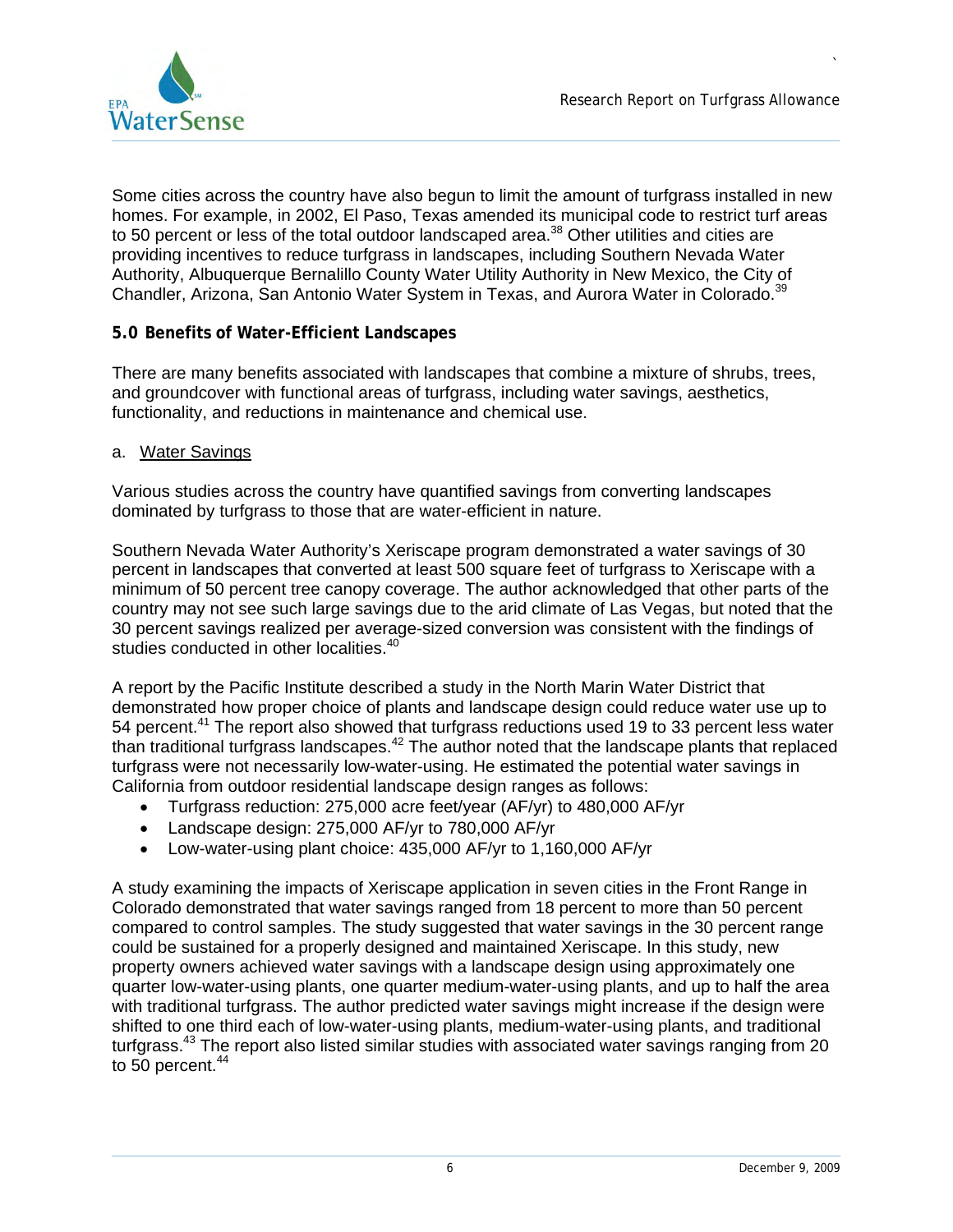

In addition to overall savings, it is important to note that much of the recorded water savings occurred during summer months, thereby reducing peak water use for utilities. In many parts of the country, utilities face peak demand during the growing season, due to increased irrigation water use. Often, new infrastructure is required to meet peak demand. Reducing outdoor water use decreases the peak in summer months, potentially saving utility infrastructure costs. For example, the Southern Nevada Water Authority reported that the average monthly difference in irrigation application between the Xeriscape and turfgrass groups was 9.62 gallons per square foot in July, demonstrating the lack of a "peak" for the Xeriscape group. The study concluded that per unit area, Xeriscape reduced the winter-to-summer peak use by 48 percent. $45$ 

While it is true that a portion of the water savings from these studies may be attributed to efficient irrigation, it also true that a portion is due to landscape design. $46$ 

## b. Attractive Landscapes and Functional Turf Areas

As mentioned above, the landscape design option of 40 percent turfgrass allows for an adequate area of functional turf, approximately 2,500 square feet on an average-sized landscape. The remaining landscape should consist of a variety of shrubs, trees, and groundcover resulting in an attractive and functional yard. The mixed-variety landscape provides habitat for wildlife, shaded areas, and outdoor spaces for homeowners to enjoy. Figure 1 represents a landscape with 100 percent turfgrass and Figure 2 represents a sample WaterSense labeled new home landscape.

Figure 1. Sample Landscape with 100 Percent Turfgrass

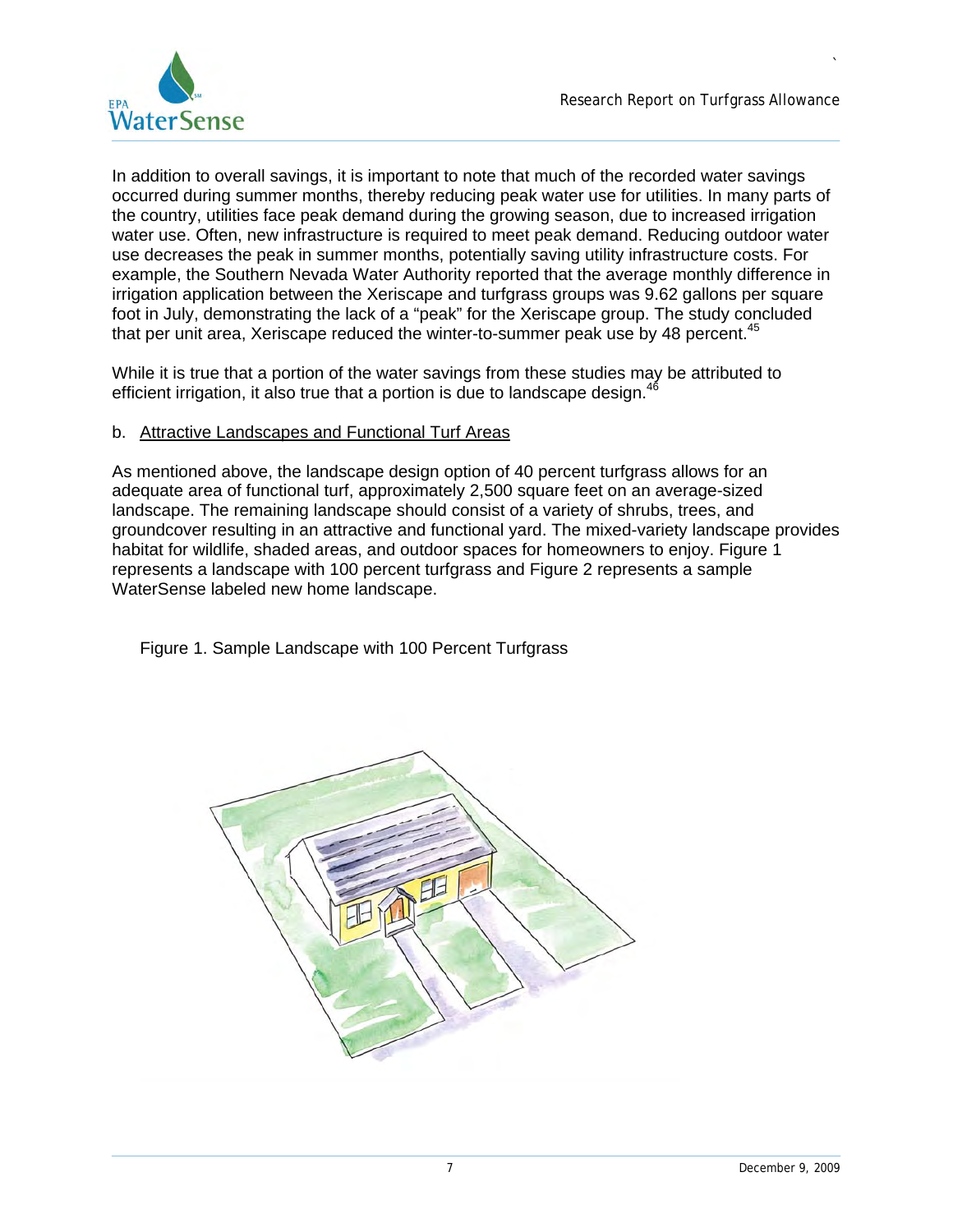

# Figure 2. Sample WaterSense Labeled New Home Landscape



# c. Other Benefits

Landscapes that combine a mixture of plants with a functional area of turfgrass achieve the same, if not greater, benefits than landscapes dominated by turfgrass. Many landscape plants such as groundcover and native grasses are effective at reducing runoff from the site. Common landscape plants such as trees and shrubs can be more effective than turfgrass at reducing site temperature, controlling erosion, and trapping pollutants from stormwater. $47$  Various environmental benefits include:

- In addition to providing the same cooling effect through evapotranspiration to the atmosphere that turf does, trees and tall shrubs provide additional cooling benefits by shading building rooftops, sidewalks, and other impermeable materials that absorb and reradiate solar energy.<sup>48,49</sup>
- During the summer, trees can help shade home exteriors from the summer sun, reducing cooling needs.<sup>50</sup> Reduced energy needs in buildings translate to lower energy bills for residents and lower green house gas emissions.
- With deeper root systems and dense networks of fine roots, trees and shrubs help to stabilize soils, reducing erosion.<sup>51</sup>
- Many landscape plants such as groundcover and native grasses are effective at reducing runoff from a site. Additionally, they require little or no fertilizer, reducing fertilizer runoff into local waterways.<sup>52</sup>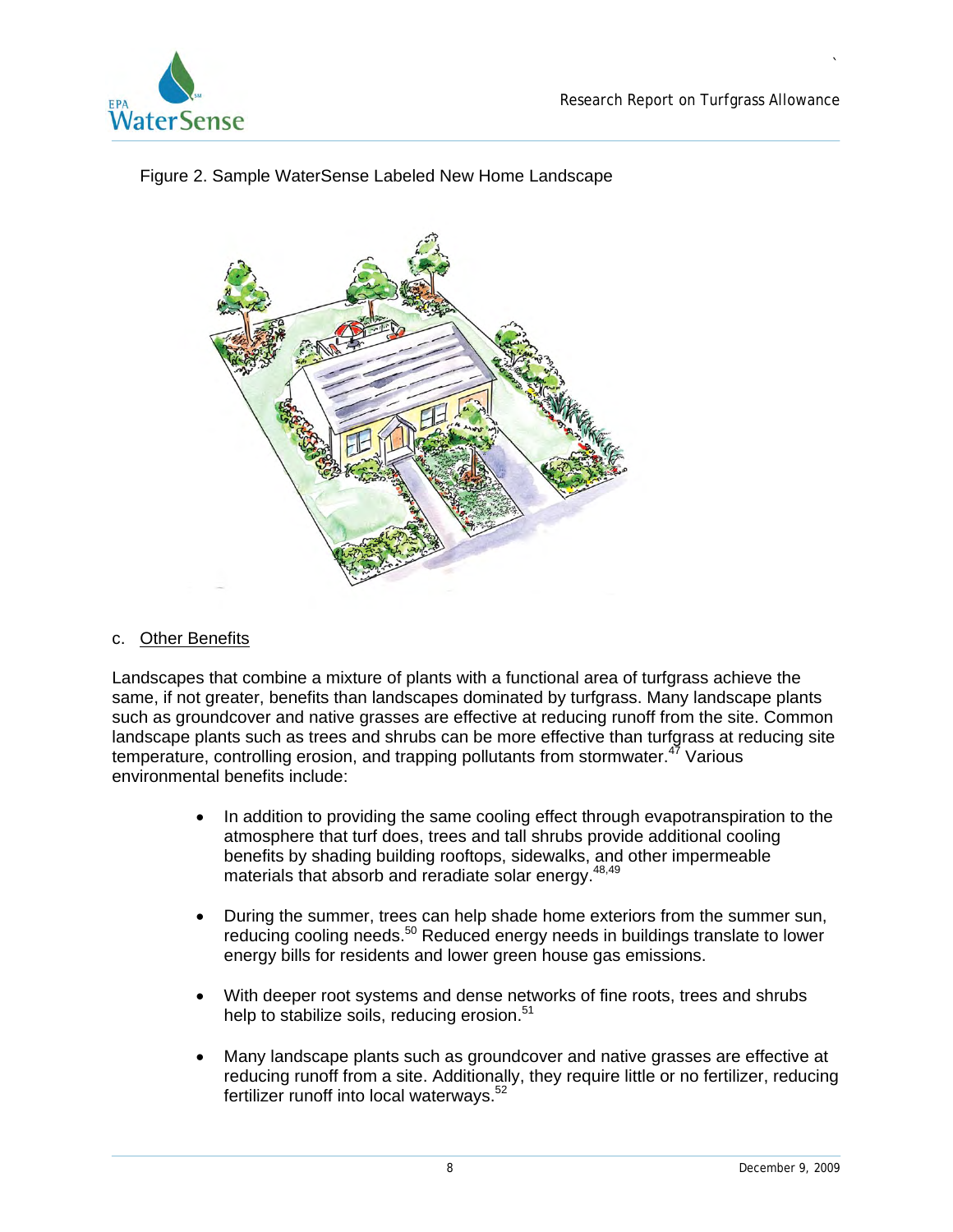

In addition to the benefits listed above, water-efficient landscapes can reduce the maintenance, time, and money homeowners spend on their yards, as well as the need for chemicals to keep lawns green. Well-designed native landscapes can reduce required maintenance as compared to an all-turfgrass landscape.<sup>53</sup> Sovocool et al.<sup>54</sup> reported that study participants with predominantly Xeriscape landscapes reported average annual reductions of 26.4 hours of labor and \$206 in direct maintenance costs compared with participants with turfgrass-dominated landscapes. Similarly, Nelson<sup>55</sup> showed that water-efficient landscapes reduced labor needs by 25 percent. Additionally, the study showed a reduction in fertilizer use by 61 percent, fuel use by 44 percent, and herbicide use by 22 percent.<sup>56</sup>

## **6.0 Conclusion**

Limiting turfgrass in water-efficient landscapes is a common practice in green building programs across the country; EPA, however, wanted to strike a balance between design flexibility and water savings. The WaterSense approach to outdoor water efficiency is holistic in nature, promoting both water-efficient landscaping and flexibility in design practices. The *WaterSense Single-Family New Homes Specification* provides two options to meet the landscape criteria, one of which is a landscape water budget, and the other a turfgrass allowance of 40 percent.

Because climates and landscapes vary so much from region to region, the water budget option offers the most flexibility for builders interested in meeting the specification. EPA decided to include a turfgrass allowance because not all builders will opt to use the water budget approach. WaterSense based the percentage of turf allowed on the research described in this report indicating that landscape water use is higher in traditional turf-dominated yards than those with a mixture of landscape plants and smaller areas of turfgrass.

For homeowners seeking to reduce their outdoor water use without giving up their lawns, WaterSense labeled new homes offer a viable alternative. In addition to allowing turfgrass based on a set percentage or local climate conditions, the *WaterSense Single Family New Home Specification* encourages regionally-appropriate plant selection that ensures healthy, beautiful yards that require less maintenance and save water for future generations.

<sup>1</sup> Wade, Gary L. and James T. Midcap. 2000. *Xeriscape: A guide to developing a water-wise landscape.* Cooperative Extension Service. The University of Georgia College of Agricultural and Environmental Services. Griffin, GA.

<sup>2</sup> Vickers, Amy. 2002 *Handbook of Water Use and Conservation*. Amherst, MA: WaterPlow Press.

3 Gregg, Tony T., Dan Strub, and Drema Gross. 2007. Water efficiency in Austin, Texas, 1983–2005: An historical perspective. *Journal AWWA*, 99 (2):76–86*.* 

Ferguson, B.K. 1987. Water conservation methods in urban landscape irrigation: An exploratory overview. *Water Resources Bulletin*, 23:147–152.

Mayer, Peter W. and William B. DeOreo.1998. Residential End Uses of Water. Aquacraft, Inc. Water Engineering and Management. American Water Works Association.

Milesi, Cristina. 2005. Mapping and modeling the biogeochemical cycling of turf grasses in the United States. *Environmental Management*, 36 (3):426–438.

Sovocool, K.A. and J.L. Rosales. 2001. A five-year investigation into the potential water and monetary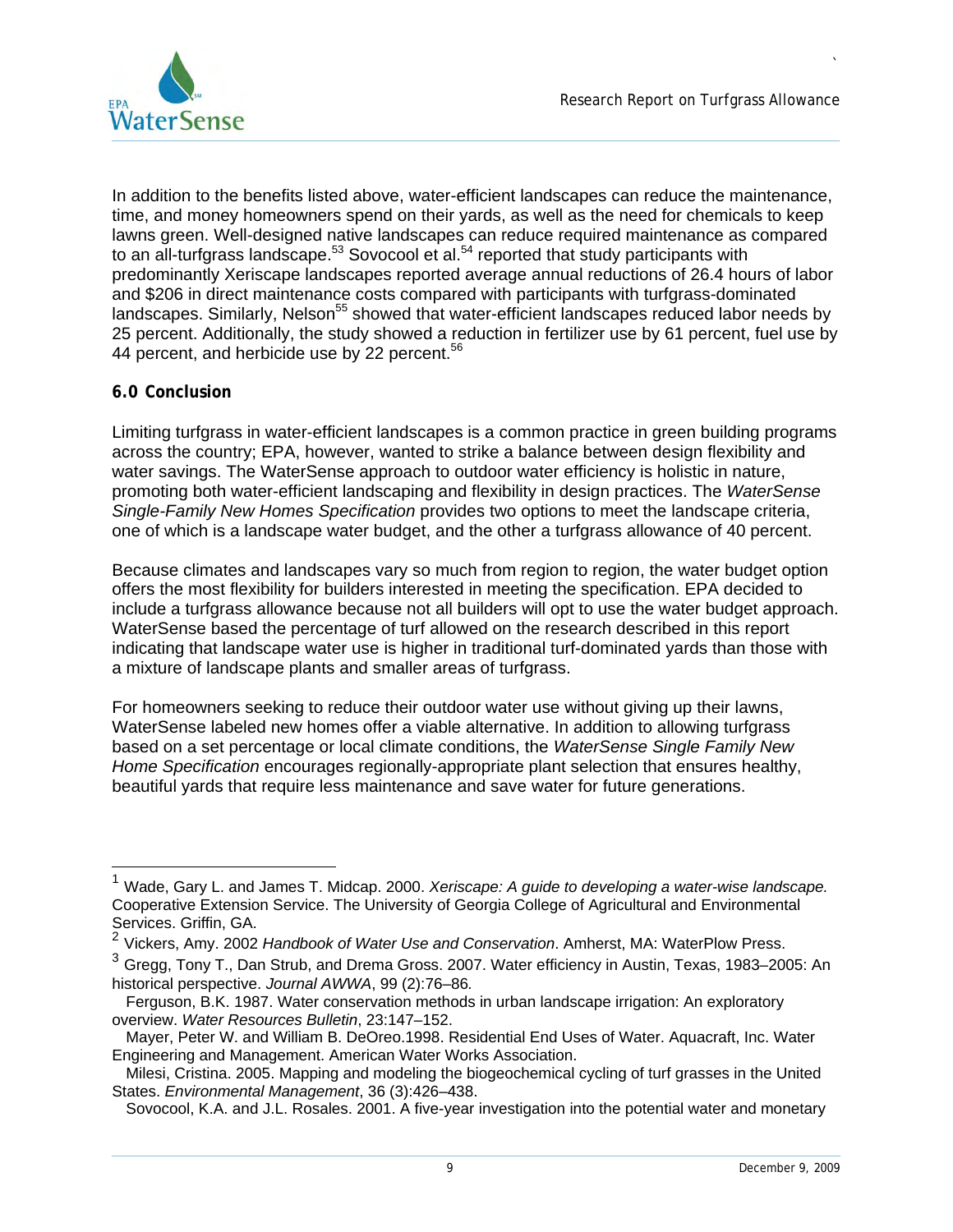

savings of residential xeriscape in the Mojave Desert. 2001 American Water Works Association Annual Conference Proceedings. June. Southern Nevada Water Authority, Nevada (working paper supported by the Southern Nevada Water Authority and the U.S. Bureau of Land Management). <http://www.snwa.com/assets/pdf/xeri\_study.pdf>

Vickers, *Op. cit.* 

Yabiku, Scott T., David G. Casagrande, and Elizabeth Farley-Metger. 2008. Preferences for landscape choice in a southwestern desert city. *Environment and Behavior*, 40 (3): 382–400.

 $^{4}$  *Idem.*<br> $^{5}$   $\sim$   $^{10}$ 

5 Devitt, D. A., K. Carstensen, and R. L. Morris. 2008. Residential water savings associated with satellitebased ET irrigation controllers. *Journal of Irrigation and Drainage Engineering*, 134(1):74–82.

6 Hutson, Susan S., Nancy L. Barber, Joan F. Kennedy, Kristin S. Linsey, Deborah, S. Lumnia, and Molly A. Maupin. Estimated use of water in the United States in 2000. U.S. Geological Survey Circular 1268. U.S. Department of the Interior. U.S. Geological Survey.

7 Wade and Midcap 2000, *Op. cit.*

 8 Wade, Gary L. 2005. Water-use demonstration landscape: a case study in water conservation. Paper presented at the 2005 Georgia Water Resources Conference, April 25–26, in Athens, Georgia. Wade and Midcap, *Op. cit.* 

9 Vickers, Amy. 2006. New directions in lawn and landscape water conservation. *Journal AWWA,* 98  $(2):$ 57-61,158.

10 U.S. Government Accountability Office. 2003. Freshwater Supply: States' Views of How the Federal Government Could Help Them Meet the Challenges of Expected Shortages. GAO-03-514. <http://www.gao.gov/new.items/d03514.pdf>.

11 Gregg, *Op. cit.* 

Pleasance, Glen. 2002. "Quantified reductions in residential irrigation." Paper presented at the American Water Works Association Water Sources Conference Proceedings.

Wade and Midcap, *Op. cit.* 

12 Vickers, Amy. 1991. The emerging demand-side era in water management. *Journal AWWA,* 83:38–43.

13 Gregg, *Op. cit.*

<sup>14</sup> Kjelgren, Roger, Larry Rupp, and Doug Kilgren. 2000. Water conservation in urban landscapes. *HortScience*, 35 (6):1037–1040.

 15 Nelson, John Olaf. 1987. Water conservation landscapes show impressive savings. *Journal AWWA*, 79 (10):35–42.

16 Devitt et al., *Op. cit.* 

<sup>17</sup> Sanchez, Fiona M. 2006. "Impact of landscape plant palettes and community development planning on irrigation water use." Paper presented at the American Water Works Association Water Sources Conference Proceedings.

<sup>18</sup> Sovocool, Kent A., Mitchell Morgan, and Doug Bennett. 2006. An in-depth investigation of Xeriscape as a water conservation measure. *Journal AWWA,* 98 (2):82–93.

19 Richard, G. 1993. Pima county's buffers. Planning 59:15–17.

 20 Beard, James B. and Michael P. Kenna. 2006. *Water quality of quantity issues for turfgrasses in urban landscapes*. Ames, Iowa: Council for Agricultural Science and Technology. <sup>21</sup>*Idem.*

<sup>21</sup> Idem.<br><sup>22</sup> Brown, Paul. 2000. Basics of Evaporation and Evapotranspiration. University of Arizona Cooperative Extension, College of Agriculture and Life Sciences. <http://ag.arizona.edu/pubs/water/az1194.pdf>.

<sup>23</sup> Kneebone, W., D. Kopec, and C. Mancino. 1992. Water requirements and irrigation. Turfgrass.

*American Society of Agronomy*, 32:441–472. <sup>24</sup>*Idem.*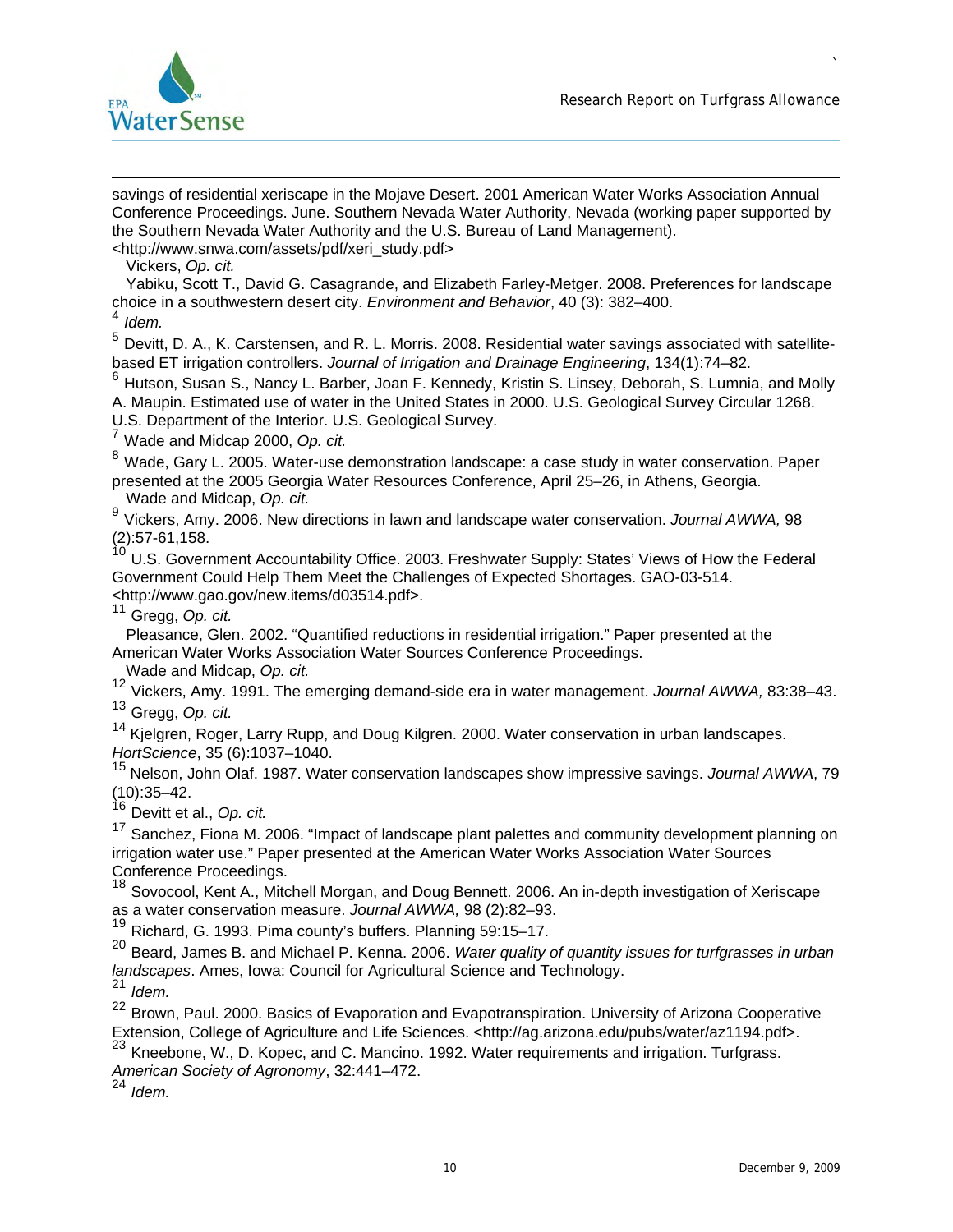

<sup>25</sup> Kneebone, W.R. and I.L. Pepper. 1982. Consumptive use by sub-irrigated turfgrasses under desert conditions. *Agronomy Journal,* 74:419–423. 26 Beard and Kenna, *Op. cit.*

<sup>26</sup> Beard and Kenna, Op. cit.<br><sup>27</sup> Kjelgren, Op. cit.<br><sup>28</sup> John

<sup>27</sup> Kjelgren, Op. cit.<br><sup>28</sup> Idem.<br><sup>29</sup> Buwalda, LG and

Buwalda, J.G and F. Lenz. 1993. Water use by European pear trees growing in drainage lysimeters. Journal of Horticultural Science 70:53–540.

Kjelgren, R. and T. Montague. 1996. Isolated tree water use in various urban surfaces. Paper presented at the ASAE International Conference on Evapotranspiration and Irrigation Scheduling, November 3–6, in San Antonio, Texas.

Lindsay, P. and N. Bassuk. 1991. Specifying soil volumes to meet the water needs of mature urban street trees and trees in containers. Journal of Arboriculture 17:141–149.

 $30$  California Department of Water Resources (CDWR). 2000. Estimated Irrigation Water Needs of Landscape Plantings in California. University of California Cooperative Extension. Department of Water Resources, Sacramento, California. <http://www.owue.water.ca.gov/docs/wucols00.pdf>.

31 Pittenger, D.R, D.A. Shaw, D.R. Hodel, and D.B. Holt. 2001. Responses of landscape groundcovers to minimum irrigation. Journal of Environmental Horticulture 19:78–84.

Staats, D. and J.E. Klett. 1995. Water conservation potential and quality of non-turf groundcovers versus Kentucky bluegrass under increasing levels of drought stress. Journal of Environmental Horticulture 13:181-185.

<sup>32</sup> Costello, L.R., K.S. Jones, and D.D. McCreary. 2005. Irrigation effects on the growth of newly planted oaks (*Quercus* spp.). Journal of Arboriculture 31:83–88.

<sup>33</sup> Pittenger, D.R., D.R. Hodel, D.A. Shaw, and D.B. Holt. 1992. Determination of Minimum Irrigation of Needs Non-Turf Groundcovers in the Landscape. University of California Water Resources Center, Berkeley, California.

<sup>34</sup> Mecham, Brent Q. 2004. Comparison of Turfgrass & Landscape Plants Water Usage to Grass Reference Evapotranspiration.

35 Hanak, Ellen and Matthew Davis. 2006. Lawns and water demand in California. California Economic Policy 2 (2):1–23.

36 Kjelgren, *Op cit.* 

<sup>37</sup> Trenholm, L.E. and J. Bryan Unruh. 2003. Let Your Lawn Tell You When to Water. University of Florida Institution of Food and Agricultural Sciences Extension, Department of Environmental Horticulture, Gainesville, Florida. <http://edis.ifas.ufl.edu>.

38 City of El Paso. 1991. Car wash ordinance No. 15106. 10 Nov. 2007.

<http://www.elpasotexas.gov/muni\_clerk/ordinances.asp>.

39 Bounds, Gwendolyn. 2009. Turf battle heats up over limits on water-guzzling landscapes. *The Wall Street Journal*. September 18.

40 Sovocool et al. 2006

 41 Nelson, J.O. 1994. "Water saved by single family Xeriscapes." Paper presented at the American Water Works Association National Conference, June 22, 1994. New York, New York.

42 Nelson, *Idem.* 

Sovocool and Rosales 2001 in Gleick et al 2003

43 Medina, Jonnie G. and Julie Gumper. 2004. YARDX: Yield and Reliability Demonstrated in Xeriscape: Final Report. Metro Water Conservation, Incorporated, Littleton, CO, 140 p.

<sup>44</sup> Gregg, Tony, J. Curry, and C. Grigsby. 1994. Xeriscaping: Promises and Pitfalls. Report for the Texas Water Development Board. City of Austin.

Medina and Gumper, *Op. cit.*